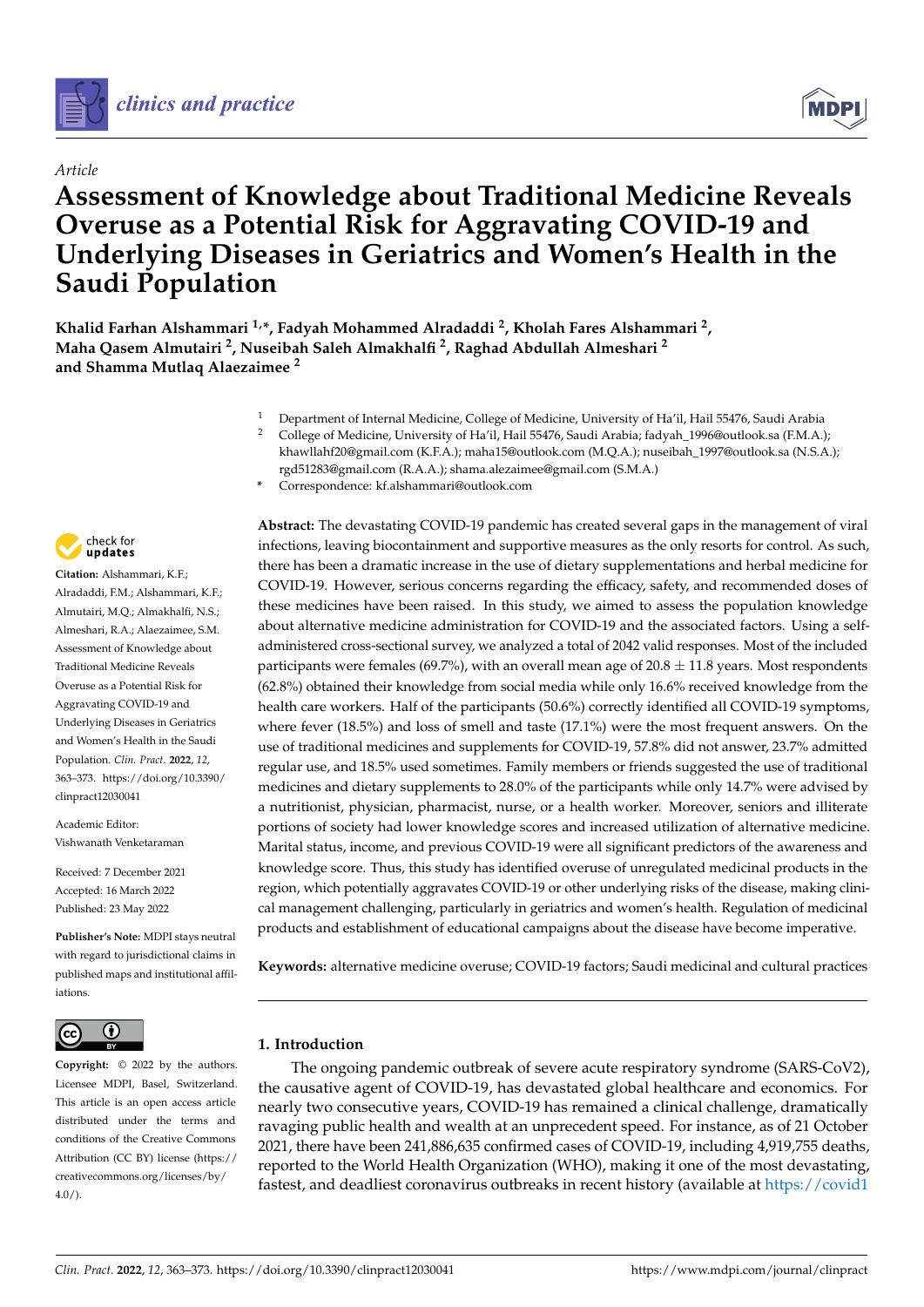[9.who.int/,](https://covid19.who.int/) accessed on 15 December 2021). Of all the vague scenarios the virus brought about, its complicated pathogenicity and epidemicity have created significant clinical challenges in the absence of a specific treatment. Control efforts were entirely focused on preventive and biocontainment measures [\[1](#page-9-0)[,2\]](#page-9-1). Under these circumstances, in an unprecedented global effort, the birth of the most rapid, novel, and advanced state-ofthe-art vaccine products in human history were recorded, including the Pfizer Biontech, Moderna, and AstraZeneca. This breakthrough has led to extensive vaccination campaigns ever witnessed. As of 20 October 2021, a total of 6,655,399,359 vaccine doses have been administered (available at [https://covid19.who.int/,](https://covid19.who.int/) accessed on 15 December 2021). However, despite their high efficacy and safety, cases of potential side effects were reported. A prothrombotic syndrome in a small number of individuals after AstraZeneca vaccine administration was observed  $[3,4]$  $[3,4]$ . Unfortunately, these uncertainties have left the doors wide open for the uncontrolled consumption of alternative medicines encouraged by social media platforms and antivaccine campaigns.

Misconceptions about the efficacy of the medicinal plant extracts and other food supplement have suddenly loomed on the markets and over-the-counter shelves under circumstances of reduced compliance. Consequently, other interventional approaches against the infection were reported. Among these, herbal products have been claimed to be efficacious modalities that can enhance immunity and intervene against COVID-19 [\[5](#page-9-4)[,6\]](#page-9-5). A previous report from the WHO indicated that the rate of utilization of herbal products is variable across different countries. While they are moderately consumed in some countries, they are always administered in others. The motive for this practice is based on many factors but primarily the cultural and habitual aspects of different societies [\[7\]](#page-9-6).

Despite limited reports on the evidence for significant efficacy of these products against COVID-19, there has been increased utilization in different populations [\[5,](#page-9-4)[6,](#page-9-5)[8,](#page-9-7)[9\]](#page-9-8). Besides, increased administration of raw products has the potential risk for adverse drug– drug interactions and significant pharmacodynamics and pharmacokinetics with other conventional drugs, reducing the efficacies of the latter medicines [\[10\]](#page-9-9). For instance, in Saudi Arabia, the utilization of high levels of natural raw products, such as honey, black cumin, dietary supplements, myrrh, ginseng, cinnamon, and ginger, across the different regions within the country occurred before the COVID 19 pandemic as shown by many studies [\[11](#page-10-0)[–13\]](#page-10-1). This is probably attributable to the common attitude and satisfaction towards these products based on many aspects of local lifestyles and beliefs [\[12](#page-10-2)[,14](#page-10-3)[,15\]](#page-10-4).

The high global consumption rate of dietary supplementations and herbal medicinal plants during the COVID-19 pandemic is worrisome [\[16–](#page-10-5)[19\]](#page-10-6). This consumption is supported by reports on good outcomes from countries known historically to consume herbal extracts. Since these reports are intended for international audiences, an awareness against common use in different regions is imperative due to the differences in the population genetic structures of societies andlocal nutritional practices, and geographic differences in ecological factors. Thus, impressive correlations to well-being have been proven to lure certain layers of society into over use. For instance, studies that revealed an association between the utilization of herbal products in China with a significant decline in the rates of infections would be tempting to use (or misue) in different geographic regions globally [\[17\]](#page-10-7). In this context, a similar previous meta-analysis of randomized controlled trials reported that a combination of herbal medicine and conventional medications can significantly relieve the symptoms of COVID-19 [\[16\]](#page-10-5). However, a few similar studies conducted in Saudi Arabia on alternative medicinal use during the COVID-19 pandemic showed variable results [\[20–](#page-10-8)[22\]](#page-10-9). For these reasons, it is important to increase the awareness and knowledge about the importance of the use of these products and the target society that it is likely to benefit. Thus, reports on the knowledge and awareness about herbal medicinal use during COVID-19 are limited in Saudi Arabia. In addition, the compatibility of medicinal plants is widely known to be dependent on the local genetic structures of residents. In other words, the diversity in the population genetic structures of different regions potentially plays a significant role in the compatibility of certain drugs. For these reasons, this study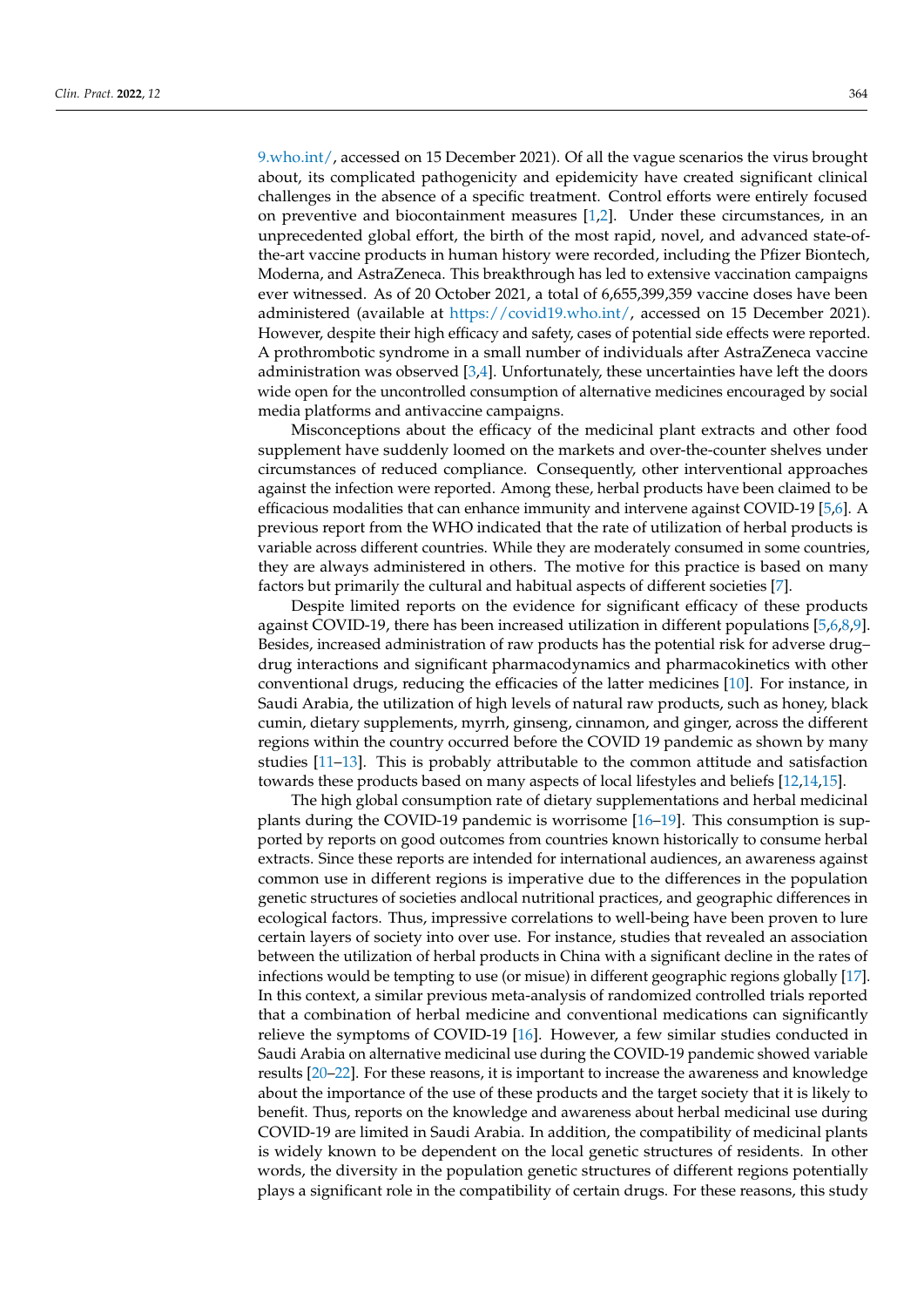aimed to conduct and assess the knowledge and awareness of local alternative medicine administration against COVID-19 and its associated factors.

#### **2. Materials and Methods**

# *2.1. Study Design*

The current study was conducted as a cross-sectional survey using a self-administered structured online questionnaire through an anonymous "SurveyMonkey" platform.

#### *2.2. Study Population*

All individuals who agreed to participate in the study who were aged  $\geq 18$  years and living in Saudi Arabia were eligible to participate. We imposed no restrictions on the gender, nationality, occupation, or socioeconomic level of the participants. Snowball sampling was used to select the study participants.

#### *2.3. Data Collection*

An online link to the web-based survey was developed using "SurveyMonkey" to obtain data regarding the use of alternative medicine in COVID-19, from January to April 2021. On the first screen of the questionnaire, a plain language information statement (PLIS) and consent form were enclosed. The contact details of the study investigators were included in the PLIS, who were able to respond to any relevant queries during data collection. Only the participants providing consent to participate in the study could move to the next section containing the screening questionnaire to confirm their age. If their age was consistent with the pre-defined range, the participants were moved to the next pages containing the self-administered survey [\[22\]](#page-10-9).

#### *2.4. Questionnaire Formulation and Validation*

In the process of developing the questionnaire, an extensive review of the available literature was performed, followed by a discussion with experts. Following the development of the first version of the questionnaire, it was validated by a panel of experts regarding its face, content, criterion, and construct components. For further evaluation, a pilot study of 30 participants was performed, where different reliability measures were also tested, including test-retest reliability/repeatability (Pearson correlation), internal consistency (Cronbach's alpha), and inter-rater reliability. The overall Cronbach's Alpha was 0.89, which is higher than the minimum acceptable value (0.7).

#### *2.5. Study Tool*

The final format of the survey tool consisted of 20 questions, which were divided into 4 different sections: (1) personal data (7 questions: age, gender, region, education level, marital status, occupation, monthly income); (2) special habits (1 question: smoking); (3) medical history (2 questions: chronic diseases, COVID-19 history); and (4) knowledge and awareness of alternative medicine in COVID-19 prevention (10 questions). Participants' answers for the last section were transferred into a score for easier interpretation and testing. For the sources of knowledge, only health care workers were given one point while other sources were considered unreliable. For symptom identification, one point was given for each symptom, with a total of eight points possible. For all other questions, support for using alternative medicine or supplements was scored −1, those who were against them were given 1 point, and neutral or hesitating options were scored zero. This was conducted to identify a direction for the score, where a higher score means higher knowledge and less support for the role of alternative medicines or supplements. Finally, the maximum score possible was 17 while −6 was the least possible.

#### *2.6. Statistical Analysis*

Data were analyzed using IBM SPSS for Windows version 26 statistical software(Chicago, IL, USA). Categorical data were reported as a frequency/percentage and continuous data as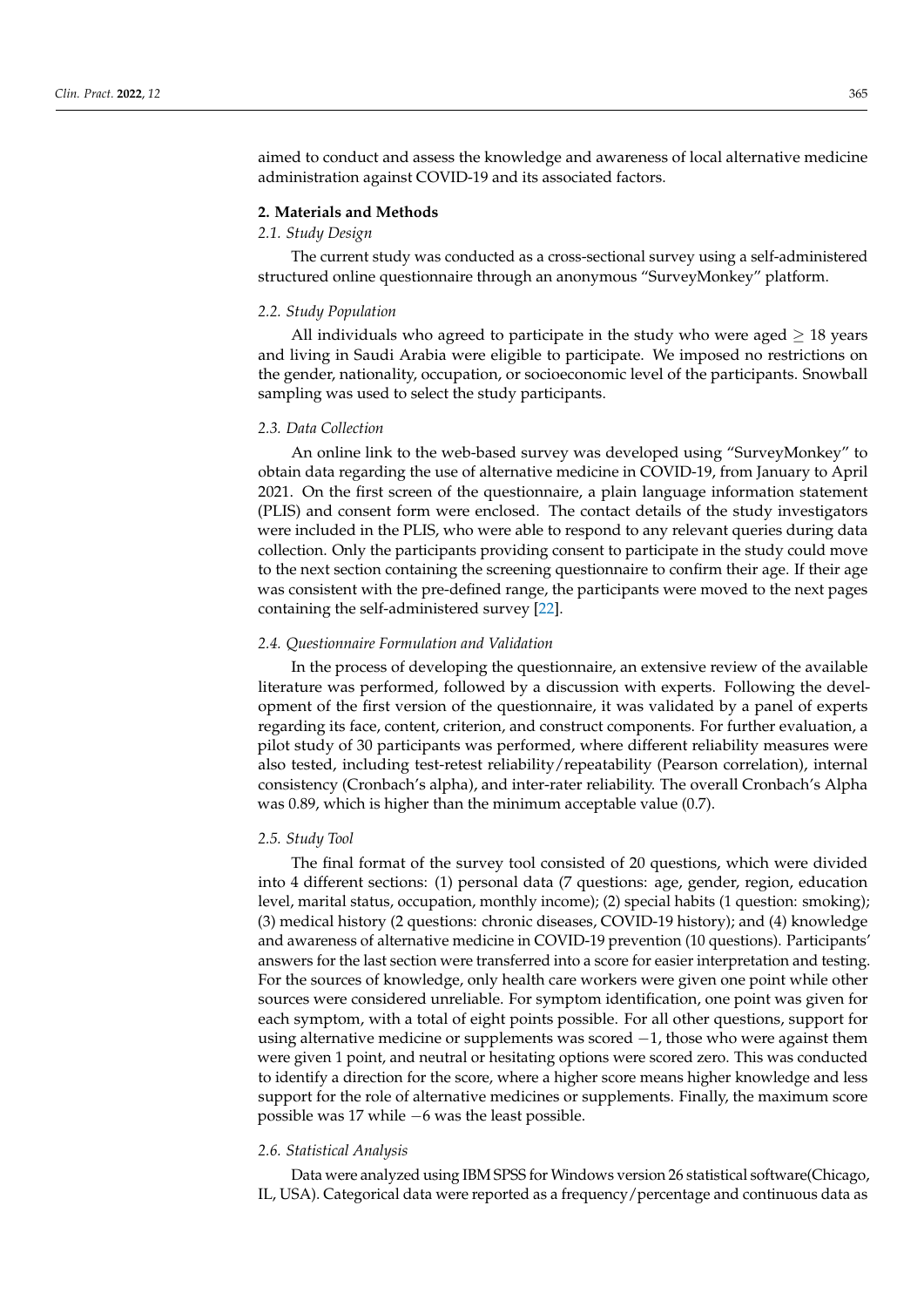a mean/standard deviation. Continuous data were explored for normality by checking the distribution of data and using tests of normality (Kolmogorov–Smirnov and Shapiro–Wilk tests). The Chi2 test (or Fisher's exact test, as appropriate) and independent t-test (or the Mann–Whitney U test as appropriate) were used for testing the difference based on the participants' gender. Moreover, univariate linear regression was used to identify the possible predictors for the awareness and knowledge of alternative medicine.

#### **3. Results**

### *3.1. Sociodemographic Characteristics of the Participants*

A total of 2042 valid responses were included in the analyses. Most of the respondents were females (69.7%), with an overall mean age of  $20.8 \pm 11.8$  years. For regional distributions, the most respondents were from the central region (26.5%), followed by the western (25.1%), eastern (23.5%), and northern (18.6%) regions, respectively. Most of the participants had a university degree or higher (66.4%). In total, 28.4% had a high school diploma, 4% a middle school, and 1% had a higher school. Nearly half of the participants were married (49.9%) and had an income of less than 5000 SR per month while only 39.1% of them were employed. In total,49.9% were married with an income of less than 5000 but 39.1% were employe. Most of the participants were non-smokers (85.6%), did not suffer from any chronic conditions (86.3%), or had previously had COVID-19 (86.8%). There were statistically significant differences among males and females in terms of age (*p*-value < 0.001), residence (*p*-value < 0.001), educational level (*p*-value = 0.037), marital status (*p*-value = 0.012), employment status (*p*-value < 0.001), economic level (*p*-value < 0.001), and smoking habit ( $p$ -value < 0.00[1\)](#page-3-0) (Table 1).

<span id="page-3-0"></span>**Table 1.** Sociodemographic characteristics of the participants.

|                            |                             | Gender          |      |                |               |                 |         |             |  |
|----------------------------|-----------------------------|-----------------|------|----------------|---------------|-----------------|---------|-------------|--|
| <b>Variables</b>           |                             | Female          |      | Male           |               | <b>Total</b>    |         | p-Value     |  |
|                            |                             | Count           | $\%$ | Count          | $\frac{0}{0}$ | Count           | $\%$    |             |  |
| Age (years); mean $\pm$ SD |                             | $19.7 \pm 11.1$ |      | $23.3 \pm 128$ |               | $20.8 \pm 11.8$ |         | $< 0.001$ * |  |
|                            | Central                     | 362             | 25.4 | 179            | 28.9          | 541             | 26.5    |             |  |
|                            | Eastern                     | 310             | 21.8 | 169            | 27.3          | 479             | 23.5    | $< 0.001$ * |  |
| Residence (region)         | Northern                    | 243             | 17.1 | 137            | 22.1          | 380             | 18.6    |             |  |
|                            | Southern                    | 100             | 7.0  | 30             | $4.8\,$       | 130             | 6.4     |             |  |
|                            | Western                     | 408             | 28.7 | 104            | 16.8          | 512             | 25.1    |             |  |
|                            | Primary School              | 18              | 1.3  | 3              | 0.5           | 21              | 1.0     |             |  |
|                            | Middle school               | 66              | 4.6  | 15             | 2.4           | 81              | $4.0\,$ | $0.037*$    |  |
| Educational level          | High school diploma         | 390             | 27.4 | 190            | 30.7          | 580             | 28.4    |             |  |
|                            | University degree or higher | 946             | 66.5 | 410            | 66.2          | 1356            | 66.4    |             |  |
|                            | None                        | 3               | 0.2  | $\mathbf{1}$   | 0.2           | 4               | $0.2\,$ |             |  |
|                            | Divorced                    | 46              | 3.2  | 14             | 2.3           | 60              | 2.9     |             |  |
| Marital status             | Married                     | 688             | 48.3 | 331            | 53.5          | 1019            | 49.9    | $0.012*$    |  |
|                            | Single                      | 669             | 47.0 | 273            | 44.1          | 942             | 46.1    |             |  |
|                            | Widow                       | 20              | 1.4  | $\mathbf{1}$   | 0.2           | 21              | $1.0\,$ |             |  |
|                            | Employed                    | 419             | 29.4 | 380            | 61.4          | 799             | 39.1    |             |  |
| Employment status          | Unemployed                  | 1004            | 70.6 | 239            | 38.6          | 1243            | 60.9    | $< 0.001$ * |  |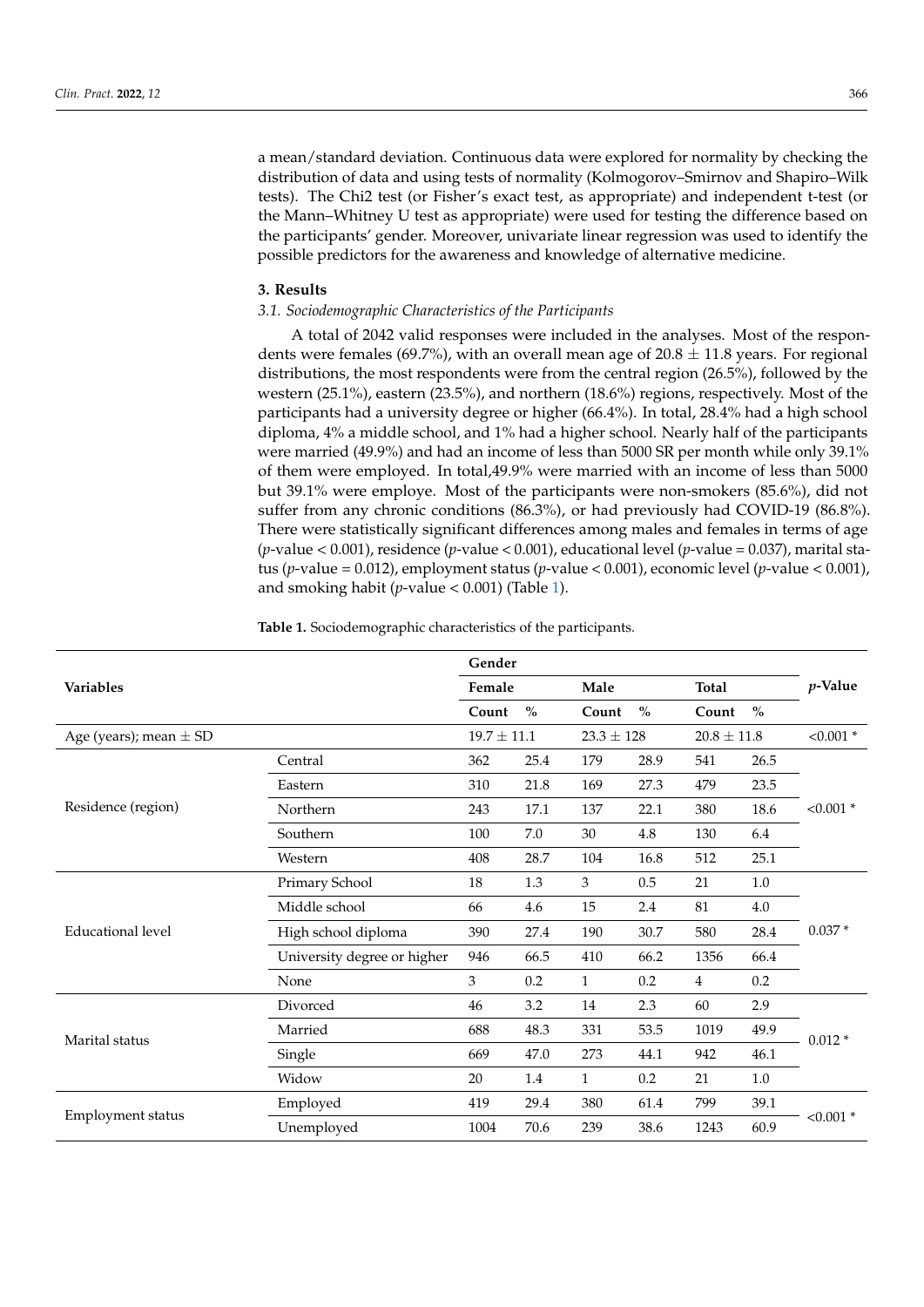|                                          |                     | Gender |      |       |      |              |      |                 |  |
|------------------------------------------|---------------------|--------|------|-------|------|--------------|------|-----------------|--|
| <b>Variables</b>                         |                     | Female |      | Male  |      | <b>Total</b> |      | <i>v</i> -Value |  |
|                                          |                     | Count  | $\%$ | Count | $\%$ | Count        | $\%$ |                 |  |
| Monthly income                           | 5000-10,000 SR      | 308    | 21.6 | 127   | 20.5 | 435          | 21.3 |                 |  |
|                                          | Less than 5000 SR   | 868    | 61.0 | 220   | 35.5 | 1088         | 53.3 | $< 0.001$ *     |  |
|                                          | More than 10,000 SR | 247    | 17.4 | 272   | 43.9 | 519          | 25.4 |                 |  |
| Do you smoke?                            | N <sub>0</sub>      | 1360   | 95.6 | 388   | 62.7 | 1748         | 85.6 |                 |  |
|                                          | Yes                 | 63     | 4.4  | 231   | 37.3 | 294          | 14.4 | $< 0.001$ *     |  |
| Do you suffer from<br>chronic diseases?  | N <sub>o</sub>      | 1241   | 87.2 | 521   | 84.2 | 1762         | 86.3 | 0.066           |  |
|                                          | Yes                 | 182    | 12.8 | 98    | 15.8 | 280          | 13.7 |                 |  |
| Have you been infected<br>with COVID-19? | N <sub>o</sub>      | 1234   | 86.7 | 539   | 87.1 | 1773         | 86.8 | 0.826           |  |
|                                          | Yes                 | 189    | 13.3 | 80    | 12.9 | 269          | 13.2 |                 |  |

**Table 1.** *Cont.*

\* *p*-value < 0.05 is significant.

# 3.2. Awareness and Knowledge of Alternative Medicine

Most of the participants (62.8%) reported obtaining their information about COVID-19 from social media while only 16.6% were informed by health care workers. In addition, TV/radio (7.8%), previously infected people (6.9%), newspapers/magazines (3.0%), and family, friends, neighbors (2.9%) were all reported sources (Figure [1\)](#page-4-0).

<span id="page-4-0"></span>

**Figure 1.** Sources of information about the novel coronavirus (COVID-19). **Figure 1.** Sources of information about the novel coronavirus (COVID-19).

Half of the participants (50.6%) identified all symptoms of COVID-19 properly, with Half of the participants (50.6%) identified all symptoms of COVID-19 properly, with fever (18.5%) and loss of smell and taste (17.1%) being the most frequently reported;  $\frac{1}{2}$ ever, only 2% of the participants did not recognize any of the COVID-19 symptoms. About however, only 2% of the participants did not recognize any of the COVID-19 symptoms. About one-quarter (25.5%) of the participants did not think that traditional medicine and  $\frac{1}{1}$ dietary supplements would prevent or reduce the odds of contracting COVID-19 while<br>51.5% of the distribution of the original property of the original property of the settlement of the settlemen 51.5% of them thought it may, and 23.0% said it would. Most of the participants (70.5%)<br>discovered with the statement that the difference of the participants (70.5%) with the statement that traditional medicines and dietary supplements would protect against COVID-19 more than the social distancing. In terms of using traditional disagreed with the statement that traditional medicines and dietary supplements would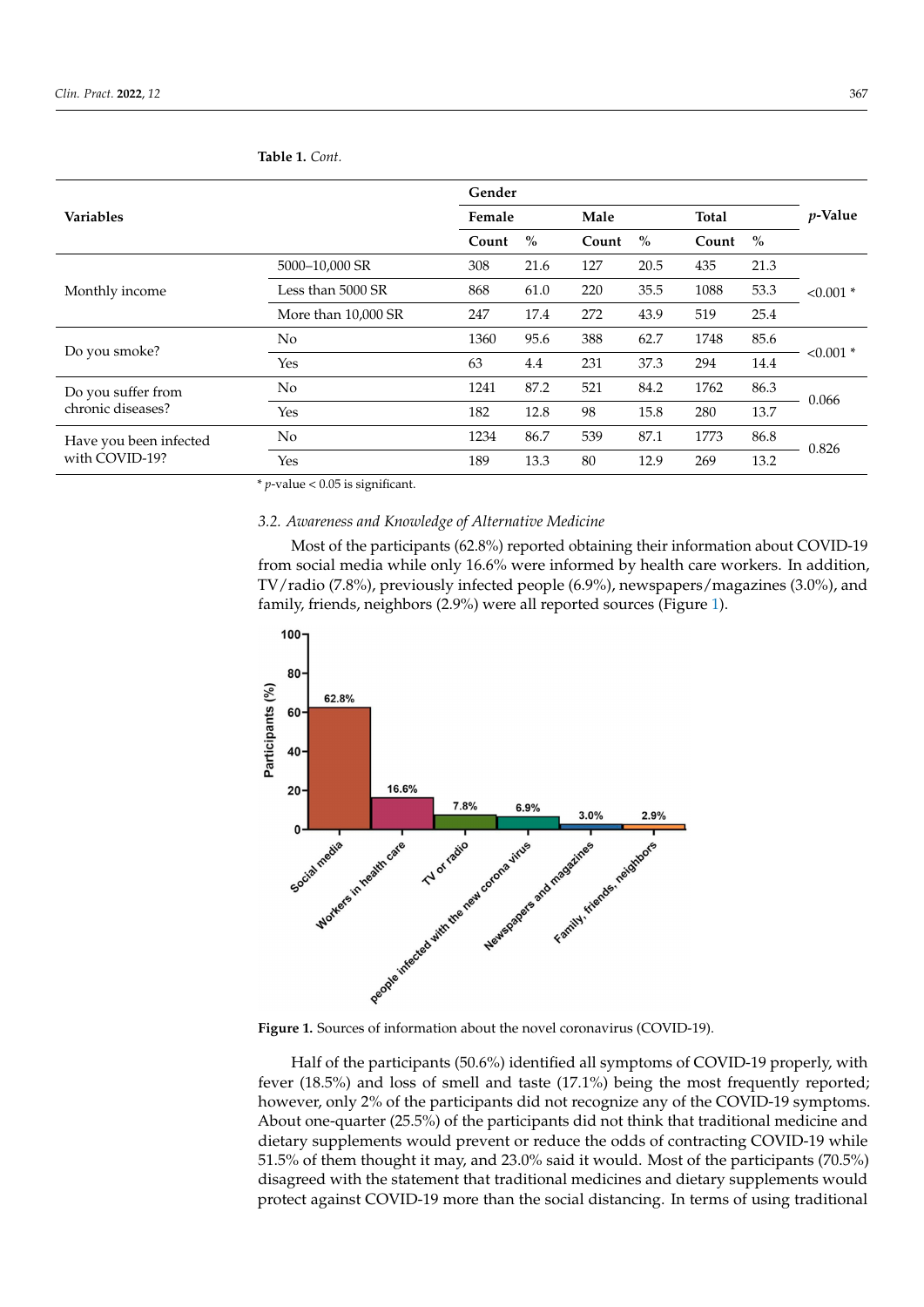medicines and dietary supplements to prevent COVID-19, 57.8% of the participants did not use them, 23.7% regularly did, and 18.5% sometimes did. Family members and friends suggested the use of traditional medicines and dietary supplements to 28.0% of the participants while social media or other websites motivated 2.5%, and only 14.7% used those materials based on a piece of advice from a nutritionist, physician, pharmacist, nurse, or health worker (Table [2\)](#page-5-0).

Dietary supplements were mostly used (40.9%); however, 31.4% reported using traditional medicines, 1.3% used yoga, and 1.7% used Chinese needles or cupping. Only 20.2% of the participants had consulted a doctor prior to using traditional medicines or dietary supplements. Regarding the efficacy, 30.3% thought that the materials used were effective to very effective in treating COVID-19. Nevertheless, an overwhelming majority of participants (87.0%) did not agree with the statement that using traditional medicines or dietary supplements can replace vising a doctor when COVID-19 is contracted. The percentage of those who did agree (13.0%) is still a considerable portion (Table [2\)](#page-5-0).

<span id="page-5-0"></span>**Table 2.** Awareness and knowledge of alternative medicine.

| Variables                                         | Count                                                 | $\frac{0}{0}$ |      |
|---------------------------------------------------|-------------------------------------------------------|---------------|------|
|                                                   | Cough                                                 | 40            | 2.0  |
|                                                   | Diarrhea                                              | 82            | 4.0  |
|                                                   | Fever                                                 | 378           | 18.5 |
|                                                   | Headache                                              | 37            | 1.8  |
| What are the symptoms of the novel                | Lethargy                                              | 14            | 0.7  |
| Corona virus?                                     | Loss of smell and taste                               | 350           | 17.1 |
|                                                   | Shortness of breath                                   | 61            | 3.0  |
|                                                   | Vomiting                                              | 9             | 0.4  |
|                                                   | All of them                                           | 1034          | 50.6 |
|                                                   | None of them                                          | 37            | 1.8  |
| Do you think that the use of traditional medicine | Maybe                                                 |               | 51.5 |
| and Vitamins prevents or reduce the odds of the   | No                                                    | 520           | 25.5 |
| novel Corona virus infection?                     | Yes                                                   | 470           | 23.0 |
| Do you think that traditional medicines and       | Maybe                                                 | 449           | 22.0 |
| dietary supplements protect against corona virus  | No                                                    | 1440          | 70.5 |
| more than social distancing?                      | Yes                                                   | 153           | 7.5  |
| Do you use any type of alternative medicine and   | N <sub>o</sub>                                        |               | 57.8 |
| dietary supplements to prevent infection with     | Sometimes                                             | 378           | 18.5 |
| the new corona virus?                             | Yes                                                   | 484           | 23.7 |
|                                                   | Family member or Friends                              |               | 28.0 |
| If yes, who suggested you take a dietary          | Nutritionist/physician/pharmacist/nurse/health worker | 301           | 14.7 |
| supplement or a traditional medicine?             | Social media and other websites                       | 479           | 23.5 |
|                                                   | Did not use                                           | 691           | 33.8 |
|                                                   | Traditional medicines                                 |               | 31.4 |
| If yes, which type of supplements do you use?     | Dietary supplements                                   | 836           | 40.9 |
|                                                   | Chinese needles and cupping                           | 34            | 1.7  |
|                                                   | Yoga                                                  | 87            | 4.3  |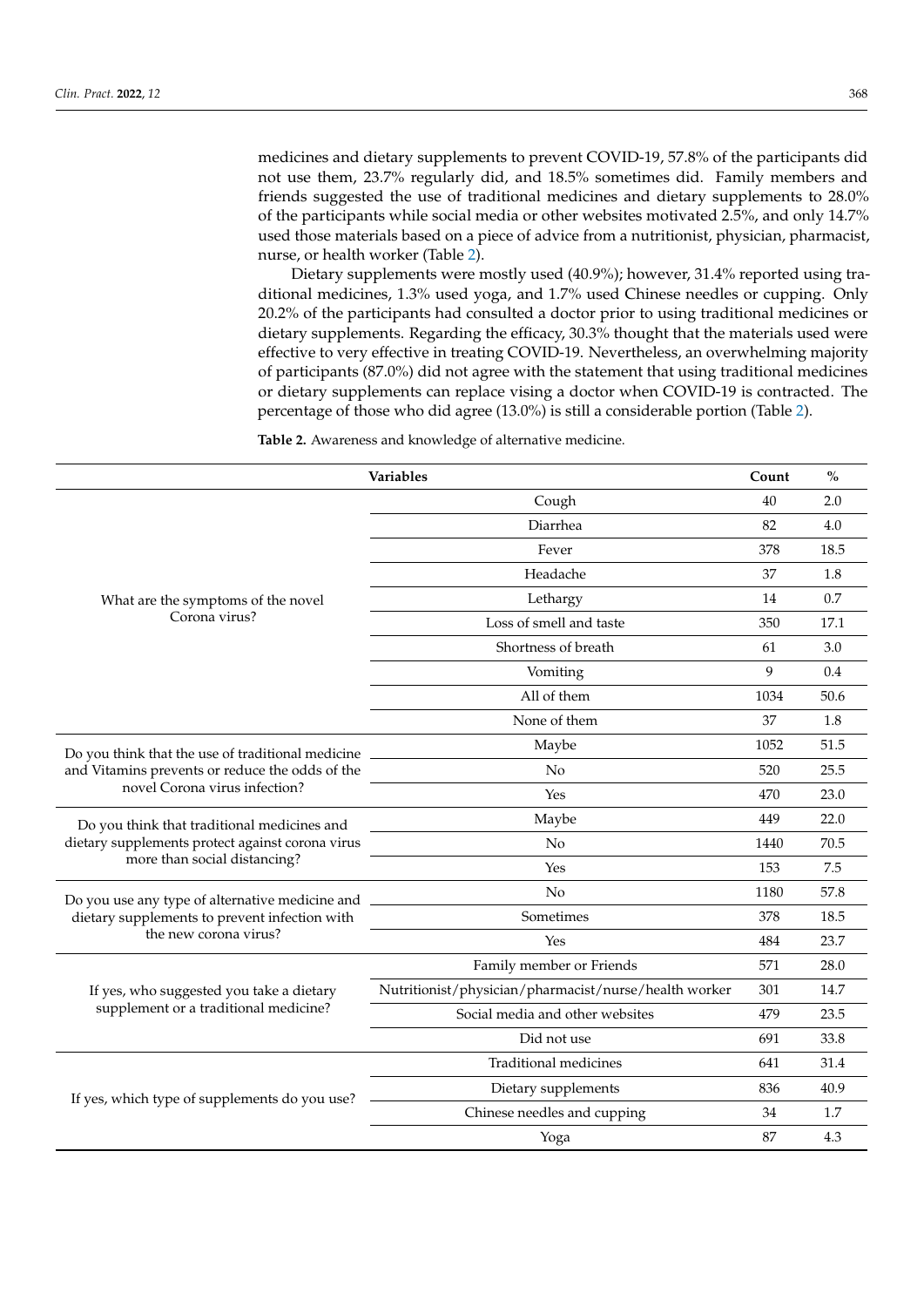**Table 2.** *Cont.*

| <b>Variables</b>                                                                                              | Count          | $\%$ |      |
|---------------------------------------------------------------------------------------------------------------|----------------|------|------|
| Have you consulted a doctor before using                                                                      | No             | 1630 | 79.8 |
| traditional medicines or<br>nutritional supplements?                                                          | Yes            | 412  | 20.2 |
| Do you think that folk medicines or nutritional                                                               | No             | 1777 | 87.0 |
| supplements can replace visiting a doctor in case<br>of infection with the novel Corona virus?                | Yes            | 265  | 13.0 |
| How effective are traditional medicines and<br>nutritional supplements in treating the novel<br>Corona virus? | Effective      | 505  | 24.7 |
|                                                                                                               | Ineffective    | 427  | 20.9 |
|                                                                                                               | Neutral        | 996  | 48.8 |
|                                                                                                               | Verv effective | 114  | 5.6  |

The mean score of all participants was  $4.8 \pm 4.4$  out of 17 possible points, which indicates a problem regarding the knowledge and support towards the use of traditional medicines or dietary supplements in COVID-19 prevention or treatment. Age was a significant predictor of the awareness and knowledge score (*p*-value < 0.001). Seniors were associated with less knowledge and were more likely to use traditional medicine. In contrast to university or higher education degree holders, the middle school (*p*-value < 0.001) and high school diploma holders (*p*-value = 0.033) had significantly lower knowledge scores and a high tendency to use traditional medicines or supplements (Table [3\)](#page-6-0).

<span id="page-6-0"></span>**Table 3.** Univariate linear regression of different predictors of the awareness and knowledge score.

| Predictor                   | Estimate  | <b>SE</b> | t              | $p$ -Value  | Standardized | 95% Confidence Interval |         |  |  |  |
|-----------------------------|-----------|-----------|----------------|-------------|--------------|-------------------------|---------|--|--|--|
|                             |           |           |                |             | Estimate     | Lower                   | Upper   |  |  |  |
| Age (years)                 | $-0.07$   | 0.01      | $-8.64$        | $< 0.001$ * | $-0.19$      | $-0.23$                 | $-0.15$ |  |  |  |
|                             | Gender    |           |                |             |              |                         |         |  |  |  |
| Female                      | Reference |           |                |             |              |                         |         |  |  |  |
| Male                        | 0.33      | 0.21      | 1.52           | 0.128       | 0.07         |                         | 0.17    |  |  |  |
| Residence                   |           |           |                |             |              |                         |         |  |  |  |
| Central                     |           |           |                |             | Reference    |                         |         |  |  |  |
| Eastern                     | $-0.32$   | 0.28      | $-1.155$       | 0.248       | $-0.07$      | $-0.20$                 | 0.05    |  |  |  |
| Northern                    | 0.03      | 0.30      | 0.112          | 0.911       | 0.01         | $-0.12$                 | 0.14    |  |  |  |
| Southern                    | 0.44      | 0.43      | 1.027          | 0.305       | 0.10         | $-0.09$                 | 0.29    |  |  |  |
| Western                     | $-0.56$   | 0.27      | $-2.06$        | 0.039       | $-0.13$      | $-0.25$                 | $-0.01$ |  |  |  |
| <b>Educational level</b>    |           |           |                |             |              |                         |         |  |  |  |
| University degree or higher | Reference |           |                |             |              |                         |         |  |  |  |
| High school diploma         | $-0.47$   | 0.22      | $-2.13$        | $0.033*$    | $-0.11$      | $-0.20$                 | $-0.01$ |  |  |  |
| Middle school               | $-1.76$   | 0.51      | $-3.48$        | $< 0.001$ * | $-0.40$      | $-0.62$                 | $-0.17$ |  |  |  |
| Primary school              | $-1.44$   | 0.97      | $-1.48$        | 0.14        | $-0.32$      | $-0.75$                 | 0.11    |  |  |  |
| None                        | $-2.81$   | 2.22      | $-1.27$        | 0.205       | $-0.63$      | $-1.61$                 | 0.35    |  |  |  |
|                             |           |           | Marital status |             |              |                         |         |  |  |  |
| Single                      | Reference |           |                |             |              |                         |         |  |  |  |
| Divorced                    | $-1.17$   | 0.58      | $-2.01$        | $0.045*$    | $-0.26$      | $-0.52$                 | $-0.01$ |  |  |  |
| Married                     | $-1.52$   | 0.2       | $-7.7$         | $< 0.001$ * | $-0.34$      | $-0.43$                 | $-0.26$ |  |  |  |
| Widow                       | $-2.42$   | 0.97      | $-2.5$         | $0.012*$    | $-0.54$      | $-0.97$                 | $-0.12$ |  |  |  |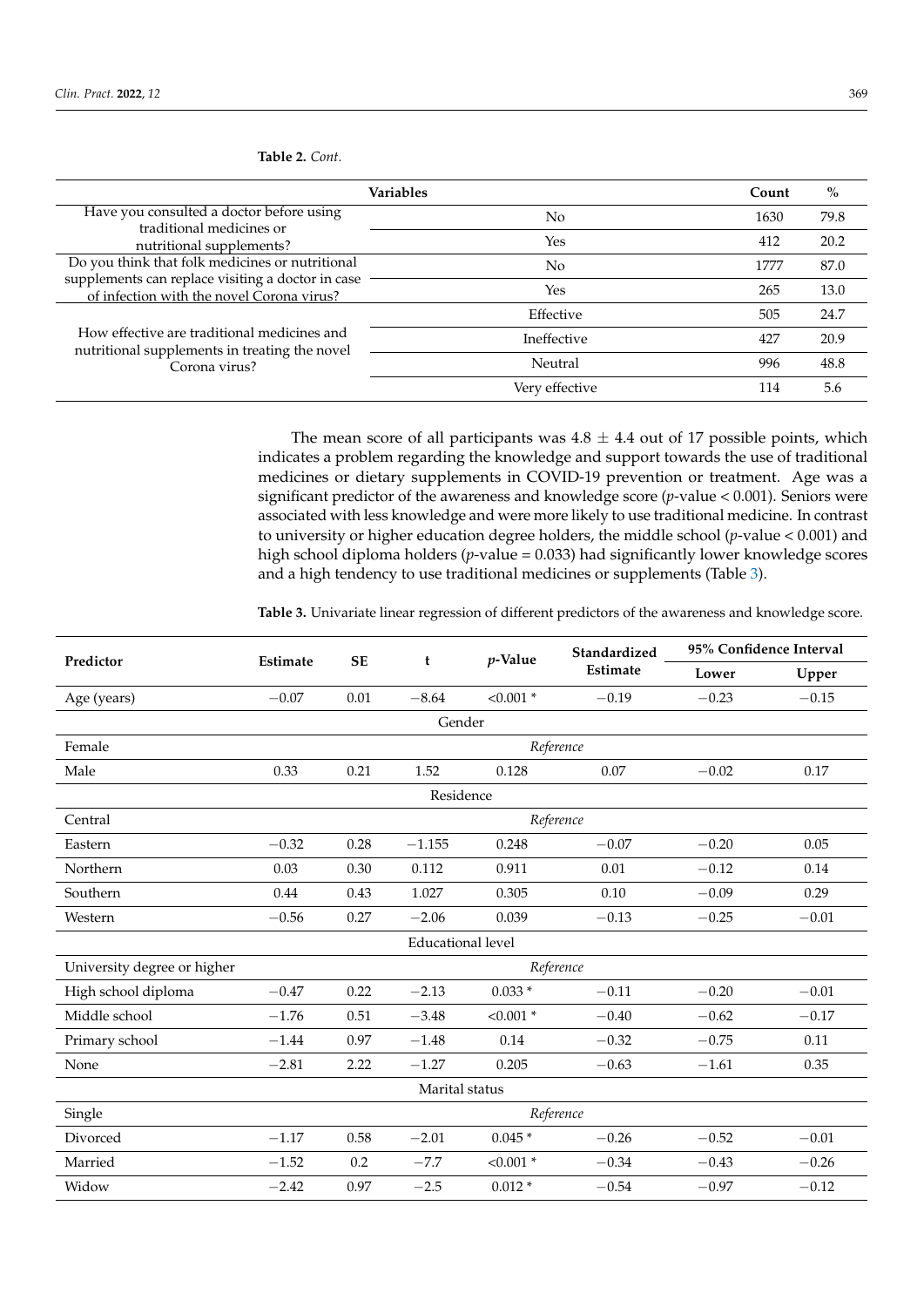| Predictor           | <b>Estimate</b> | <b>SE</b> | t       | $p$ -Value    | Standardized | 95% Confidence Interval |         |  |  |  |
|---------------------|-----------------|-----------|---------|---------------|--------------|-------------------------|---------|--|--|--|
|                     |                 |           |         |               | Estimate     | Lower                   | Upper   |  |  |  |
| Employment          |                 |           |         |               |              |                         |         |  |  |  |
| Employed            | Reference       |           |         |               |              |                         |         |  |  |  |
| Unemployed          | 0.12            | 0.2       | 0.61    | 0.542<br>0.03 |              | $-0.06$                 | 0.12    |  |  |  |
| Income              |                 |           |         |               |              |                         |         |  |  |  |
| Less than 5000 SR   | Reference       |           |         |               |              |                         |         |  |  |  |
| 5000-10,000 SR      | $-0.86$         | 0.25      | $-3.42$ | $< 0.001$ *   | $-0.19$      | $-0.3$                  | $-0.08$ |  |  |  |
| More than 10,000 SR | $-0.33$         | 0.24      | $-1.4$  | 0.161         | $-0.07$      | $-0.18$                 | 0.03    |  |  |  |
| Smoking             | $-0.13$         | 0.28      | $-0.47$ | 0.636         | $-0.03$      | $-0.15$                 | 0.09    |  |  |  |
| Chronic diseases    | $-0.16$         | 0.29      | $-0.57$ | 0.566         | $-0.04$      | $-0.16$                 | 0.09    |  |  |  |
| Previous COVID-19   | $-0.94$         | 0.29      | $-3.23$ | $0.001*$      | $-0.21$      | $-0.34$                 | $-0.08$ |  |  |  |

**Table 3.** *Cont.*

SE standard error; \* Statistically significant.

## **4. Discussion**

The devastating COVID-19 pandemic has created significant gaps in clinical management strategies, opening several doors for alternative medicines. The consumption of herbal medicine and alternative health products has been widely reported globally, either to enhance health-related outcomes or relating to claims of relieving the symptoms and severity of disease conditions. These modalities are used in the absence of effective management strategies in cases of viral infections or other drug-resistant disorders where they have often proved efficacious. A compelling example of this is the current COVID-19 pandemic, for which no effective pharmacological modalities have been validated yet and vaccination does not rule out re-infection. However, at the time of submission of this manuscript, molnupiravir appeared in news headlines as the first oral antiviral COVID treatment (available at [\[https://www.nature.com/articles/d41586-021-02783-1\]](https://www.nature.com/articles/d41586-021-02783-1), accessed on 22 October 2021 at 10:23 PM local time). The pandemic has caused serious health burdens, such as fear, anxiety, and panic, which has stimulated personal judgments on the use of alternative medicines. Food supplementations and herbal medicine are often suitable in such situations, provided they are used under medical supervision or advise, where favorable outcomes have been reported. The lack of suitable pharmacological modalities paralleled with the emergence of many drug-resistant pandemics has resulted in innovative approaches to the validation of herbal medicines. This was evident during the evolution of the SARS-1 and Middle East respiratory syndrome (MERS) pandemics. Widespread consumption of herbals in Saudi Arabia was reported by Alkhamaiseh et al. [\[23\]](#page-10-10). In the aforementioned study, 94% of adult Saudis used it for general therapeutic purposes and 54% as a first-line treatment in the case of diseases despite appearance of side effects in 46% of users. Furthermore, Saudis administer herbal medicine in certain circumstances, such as pregnancy [\[24\]](#page-10-11) and diabetes [\[25\]](#page-10-12), with previously estimated prevalence rates of 33% and 68%, respectively.

In the present study, we assessed the knowledge and attitudes regarding the use of herbal medicine during the COVID-19 pandemic. Our results showed that only around 23% of the study population thought that herbal medicines can reduce the chances of developing the COVID-19 infection. On the other hand, 70% believed that such treatment regimens are not better than social distancing in reducing the rates of COVID-19 infection. This is in agreement with a recent web-based study where public perceptions regarding social distancing during COVID-19 were high based on proper information from the right sources [\[26\]](#page-10-13). However, 23.7% of participants used herbal medicines during the COVID-19 pandemic for protection and prevention against the disease. This is consistent with a previous finding, where 22.1% of Saudis reported administration of herbal medicines [\[18\]](#page-10-14).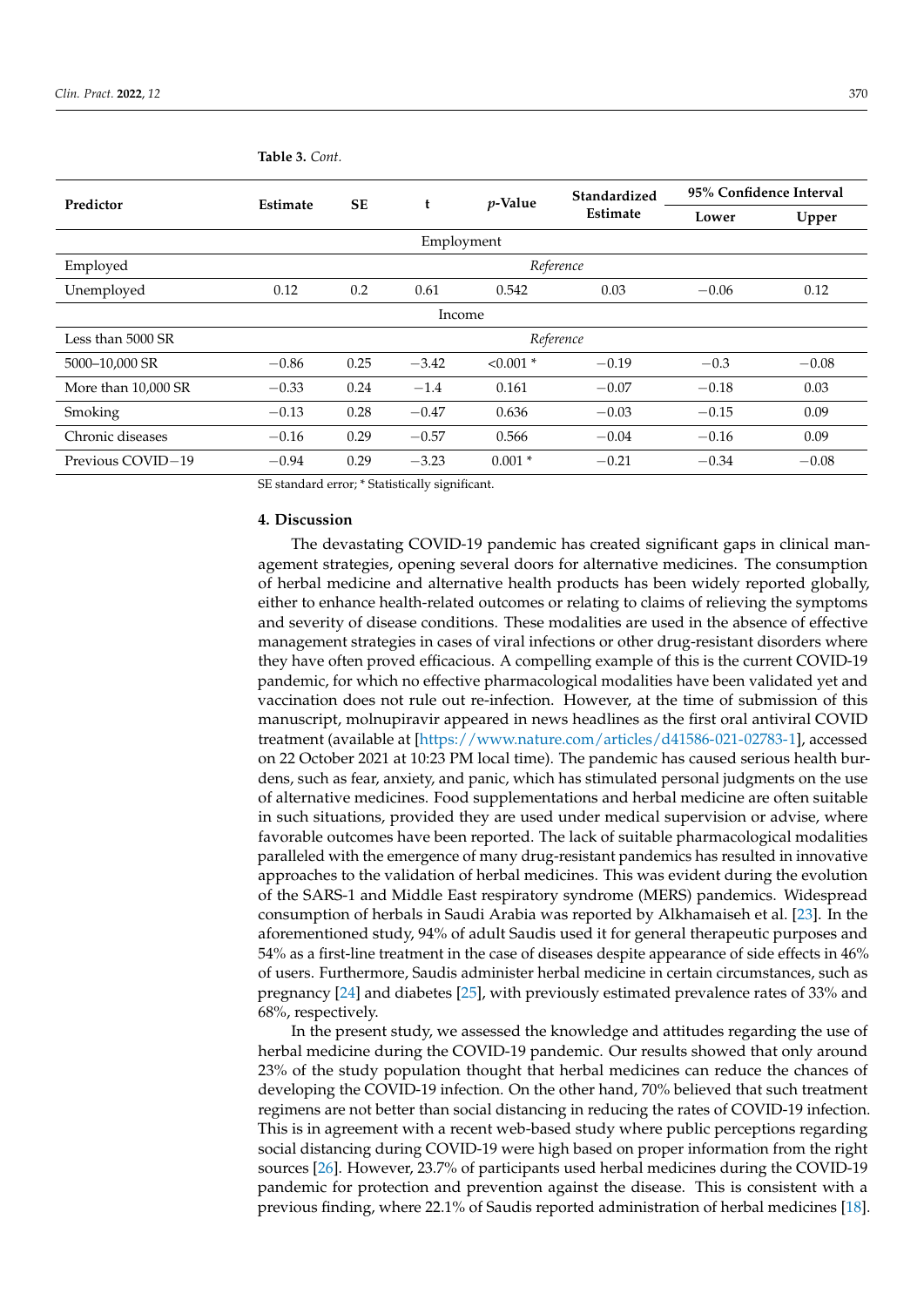On the other hand, AlNajrany et al. [\[19\]](#page-10-6) reported that 64% of their population reported using herbal products during the COVID-19 pandemic for therapeutic and interventional purposes. Furthermore, Aldwihi et al. [\[27\]](#page-10-15) indicated a significant increase in patients' administration of food supplementations and herbal products post COVID-19 infection. The authors also reported that frequent administration of vitamin C, peppermint, and lemon or orange were significantly associated with a reduced odds of being hospitalized for severe COVID-19 infections. Many previous investigations have also reported on the use of known herbal medicine and food supplementation for therapeutic and preventive measures during pandemics [\[20](#page-10-8)[,28](#page-10-16)[–30\]](#page-10-17).

Senior and non-college-educated participants were significantly less informed with lower knowledge scores, as indicated by their increased use of traditional medicine. We also found that marital status, income, and previous COVID-19 infection were all significant predictors of the knowledge and awareness scores among the target population. This is consistent with the finding of AlNajrany et al. [\[21\]](#page-10-18), who found that elders and previous experience with the products was associated with significantly more frequent utilization of traditional medicine. Other investigations have reported increased knowledge and awareness of individuals with higher educational levels about preventive measures effective against COVID-19 [\[20](#page-10-8)[,31](#page-10-19)[,32\]](#page-10-20). Although issues on gender differences has been a controversial topic in different investigations [\[20,](#page-10-8)[31\]](#page-10-19), it was not significant in our study, which is probably due to the potential differences in the baseline demographics among the different studies and in the assessment parameters that were employed by each investigation. Moreover, previous studies have shown that much of their target population thought traditional medicine was safer and better in the management of many disorders than conventional medications [\[20,](#page-10-8)[33](#page-10-21)[,34\]](#page-10-22). Welz et al. [\[35\]](#page-10-23) previously reported that family habits, cultural beliefs, feasibility of herbals, and their occasional good outcomes following administration reduced satisfaction with conventional drugs.

In recent decades, the steady increase in herbal use and the growing sense of belief over conventional medicine has raised questions, particularly in relation to frequent adverse reactions, incompatibilities, and challenges in monitoring safety [\[36\]](#page-10-24). There are many serious cases of herb–drug interactions where either the therapeutic efficacy of specific medications were lost or adverse events might have occurred [\[37\]](#page-10-25). These situations can affect the potential benefits of the drugs in reducing the severity of COVID-19 [\[16\]](#page-10-5). In this study, we showed that about 80% of the target population administer alternative medical products without any medical supervision. Thus, nationwide awareness and educational campaigns are recommended to increase the knowledge and awareness about the use and quantification of these products under medical supervision.

Our study is limited by the cross-sectional design and the online approach of collecting data and recruiting participants, which could be associated with selection bias. In addition, the sample is not representative of the whole population. There are also significant baseline differences between males and females, which is a potential confounder. Moreover, the estimated significant differences in the baseline characteristics among the recruited participants might also account for a potential impact on the reported outcomes. Therefore, future investigations are needed with better sampling.

# **5. Conclusions**

In this study, we assessed the knowledge and awareness about the use of different types of traditional medicines in Saudi Arabia. This study revealed that the elderly, seniors, and uneducated participants were associated with lower knowledge scores and increased utilization of alternative medicine. On the other hand, marital status, income, and previous COVID-19 were all significant predictors of the awareness and knowledge score. In total, 62.8% of the participants relied on social media for knowledge compared to only 16.6% on knowledge from health care workers. On the use of traditional medicines and supplements for COVID-19, the majority (57.8%) did not answer, 23.7% admitted regular use, and 18.5% used sometimes. Moreover, family members played a significant (28.0%) role in persuading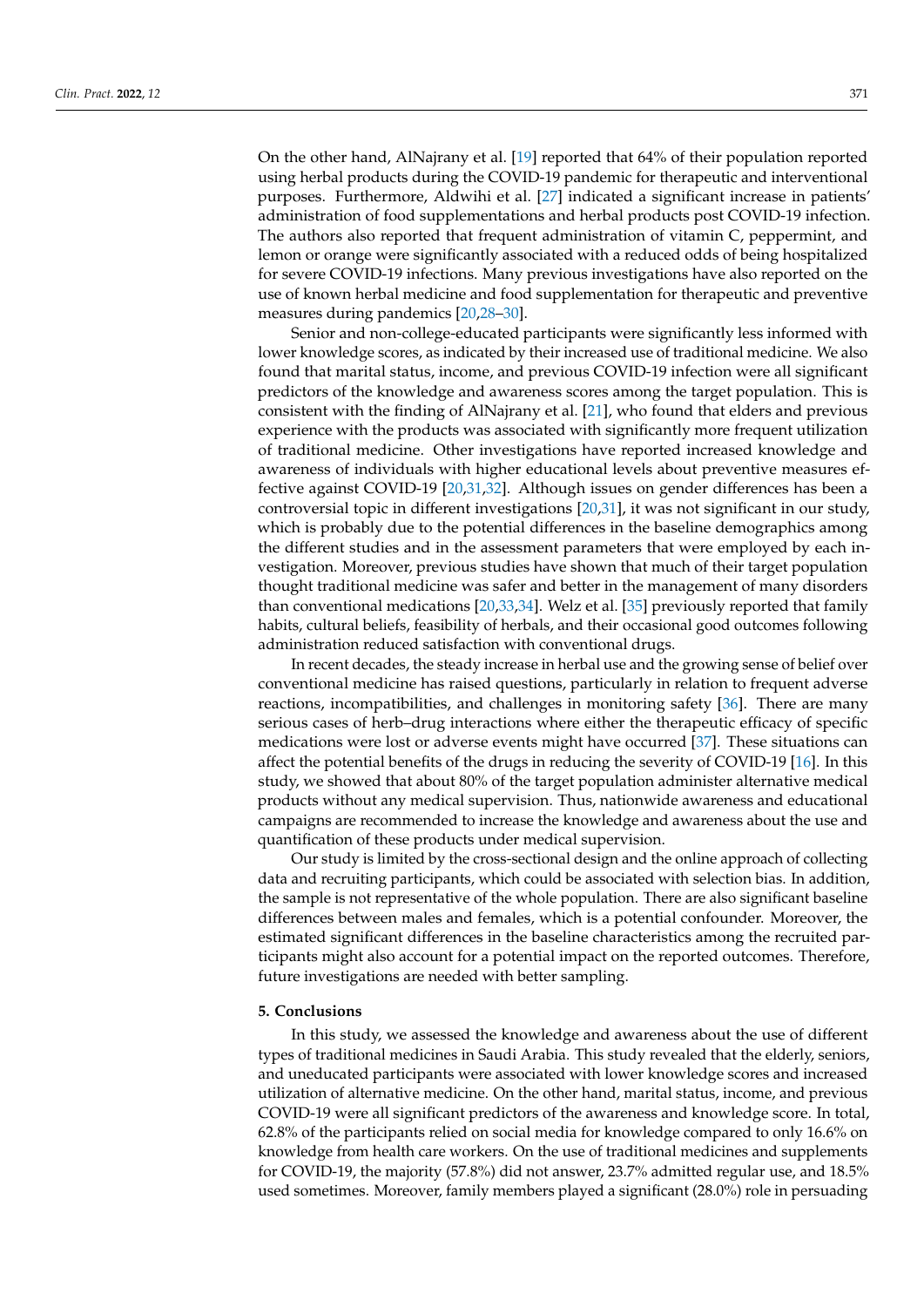participants to use such products while only 14.7% were advised by a nutritionist, physician, pharmacist, nurse, or health worker. Thus, educational campaigns should target portions of the population to provide proper knowledge on the administration and benefits of alternative medicines in addition to an awareness of the specific benefits of conventional drugs and their intended use over herbs.

**Author Contributions:** Conceptualization, K.F.A. (Khalid Farhan Alshammari); Data curation, K.F.A. (Khalid Farhan Alshammari), F.M.A., K.F.A. (Kholah Fares Alshammari), M.Q.A., N.S.A., R.A.A. and S.M.A.; Formal analysis, K.F.A. (Khalid Farhan Alshammari), F.M.A., K.F.A. (Kholah Fares Alshammari), M.Q.A., N.S.A., R.A.A. and S.M.A.; Funding acquisition, K.F.A. (Khalid Farhan Alshammari); Investigation, K.F.A. (Khalid Farhan Alshammari); Methodology, K.F.A. (Khalid Farhan Alshammari), F.M.A., K.F.A. (Kholah Fares Alshammari), M.Q.A., N.S.A., R.A.A. and S.M.A.; Project administration, K.F.A. (Khalid Farhan Alshammari); Resources, K.F.A. (Khalid Farhan Alshammari); Software, K.F.A. (Khalid Farhan Alshammari), F.M.A., K.F.A. (Kholah Fares Alshammari), M.Q.A., N.S.A., R.A.A. and S.M.A.; Supervision, K.F.A. (Khalid Farhan Alshammari); Validation, K.F.A. (Khalid Farhan Alshammari); Visualization, K.F.A. (Khalid Farhan Alshammari), F.M.A., K.F.A. (Kholah Fares Alshammari), M.Q.A., N.S.A., R.A.A. and S.M.A.; Writing—original draft, K.F.A. (Khalid Farhan Alshammari); Writing—review and editing, K.F.A. (Khalid Farhan Alshammari), F.M.A., K.F.A. (Kholah Fares Alshammari), M.Q.A., N.S.A., R.A.A. and S.M.A. All authors have read and agreed to the published version of the manuscript.

**Funding:** This research received no external funding.

**Institutional Review Board Statement:** The study was conducted according to the guidelines of the Declaration of Helsinki, and approved by the Institutional Review Board, and university of Ha'il ethical committee according to letter (H-2020-180) project number (Nr. 13675/5/42).

**Informed Consent Statement:** Informed consent was obtained from all subjects involved in the study.

**Data Availability Statement:** All data related to this article is embedded within the manuscript. For the survey used, data can be shared by direct contact of the corresponding author.

**Acknowledgments:** We would like to thank the University of Ha'il that provided us with the tools to conduct this research. Authors would also like to thank Rema Ahmed Almarshedi, Ashjan Ali Albayshi, Nada Mohammad Omar, Samirah Abdulrahman Alghamdi, Asrar Fawaz Alanzi, Shouq Nasser Alruwaili, and Raghad Ali Mohammed Albdair for their active contribution in data collection.

**Conflicts of Interest:** The authors declare no conflict of interest.

# **References**

- <span id="page-9-0"></span>1. Lonergan, M.; Chalmers, J.D. Estimates of the ongoing need for social distancing and control measures post-"lockdown" from trajectories of COVID-19 cases and mortality. *Eur. Respir. J.* **2020**, *56*, 2001483. [\[CrossRef\]](http://doi.org/10.1183/13993003.01483-2020)
- <span id="page-9-1"></span>2. Van Cuong, L.; Giang, H.T.N.; Linh, L.K.; Shah, J.; Van Sy, L.; Hung, T.H.; Reda, A.; Truong, L.N.; Tien, D.X.; Huy, N.T. The first Vietnamese case of COVID-19 acquired from China. *Lancet Infect. Dis.* **2020**, *20*, 408–409. [\[CrossRef\]](http://doi.org/10.1016/S1473-3099(20)30111-0)
- <span id="page-9-2"></span>3. Scully, M.; Singh, D.; Lown, R.; Poles, A.; Solomon, T.; Levi, M.; Goldblatt, D.; Kotoucek, P.; Thomas, W.; Lester, W. Pathologic Antibodies to Platelet Factor 4 after ChAdOx1 nCoV-19 Vaccination. *N. Engl. J. Med.* **2021**, *384*, 2202–2211. [\[CrossRef\]](http://doi.org/10.1056/NEJMoa2105385)
- <span id="page-9-3"></span>4. Greinacher, A.; Thiele, T.; Warkentin, T.E.; Weisser, K.; Kyrle, P.A.; Eichinger, S. Thrombotic Thrombocytopenia after ChAdOx1 nCov-19 Vaccination. *N. Engl. J. Med.* **2021**, *384*, 2092–2101. [\[CrossRef\]](http://doi.org/10.1056/NEJMoa2104840)
- <span id="page-9-4"></span>5. Liu, J.; Manheimer, E.; Shi, Y.; Gluud, C. Chinese Herbal Medicine for Severe Acute Respiratory Syndrome: A Systematic Review and Meta-Analysis. *J. Altern. Complement. Med.* **2004**, *10*, 1041–1051. [\[CrossRef\]](http://doi.org/10.1089/acm.2004.10.1041)
- <span id="page-9-5"></span>6. Chen, W.; Lim, C.E.D.; Kang, H.-J.; Liu, J. Chinese Herbal Medicines for the Treatment of Type A H1N1 Influenza: A Systematic Review of Randomized Controlled Trials. *PLoS ONE* **2011**, *6*, e28093. [\[CrossRef\]](http://doi.org/10.1371/journal.pone.0028093)
- <span id="page-9-6"></span>7. World Health Organization. *WHO Global Report on Traditional and Complementary Medicine 2019*; World Health Organization: Geneve, Switzerland, 2019.
- <span id="page-9-7"></span>8. Al-Kindi, R.M.; Al-Mushrafi, M.; Al-Rabaani, M.; Al-Zakwani, I. Complementary and Alternative Medicine Use among Adults with Diabetes in Muscat Region, Oman. *Sultan Qaboos Univ. Med. J.* **2011**, *11*, 62–68.
- <span id="page-9-8"></span>9. Mathew, E.; Muttappallymyalil, J.; Sreedharan, J.; John, L.; Mehboob, M.; Mathew, A.; John, L.J. Self-reported use of complementary and alternative medicine among the health care consumers at a tertiary care center in Ajman, United Arab Emirates. *Ann. Med. Health Sci. Res.* **2013**, *3*, 215–219. [\[CrossRef\]](http://doi.org/10.4103/2141-9248.113665)
- <span id="page-9-9"></span>10. Choi, Y.H.; Chin, Y.-W. Multifaceted Factors Causing Conflicting Outcomes in Herb-Drug Interactions. *Pharmaceutics* **2020**, *13*, 43. [\[CrossRef\]](http://doi.org/10.3390/pharmaceutics13010043)